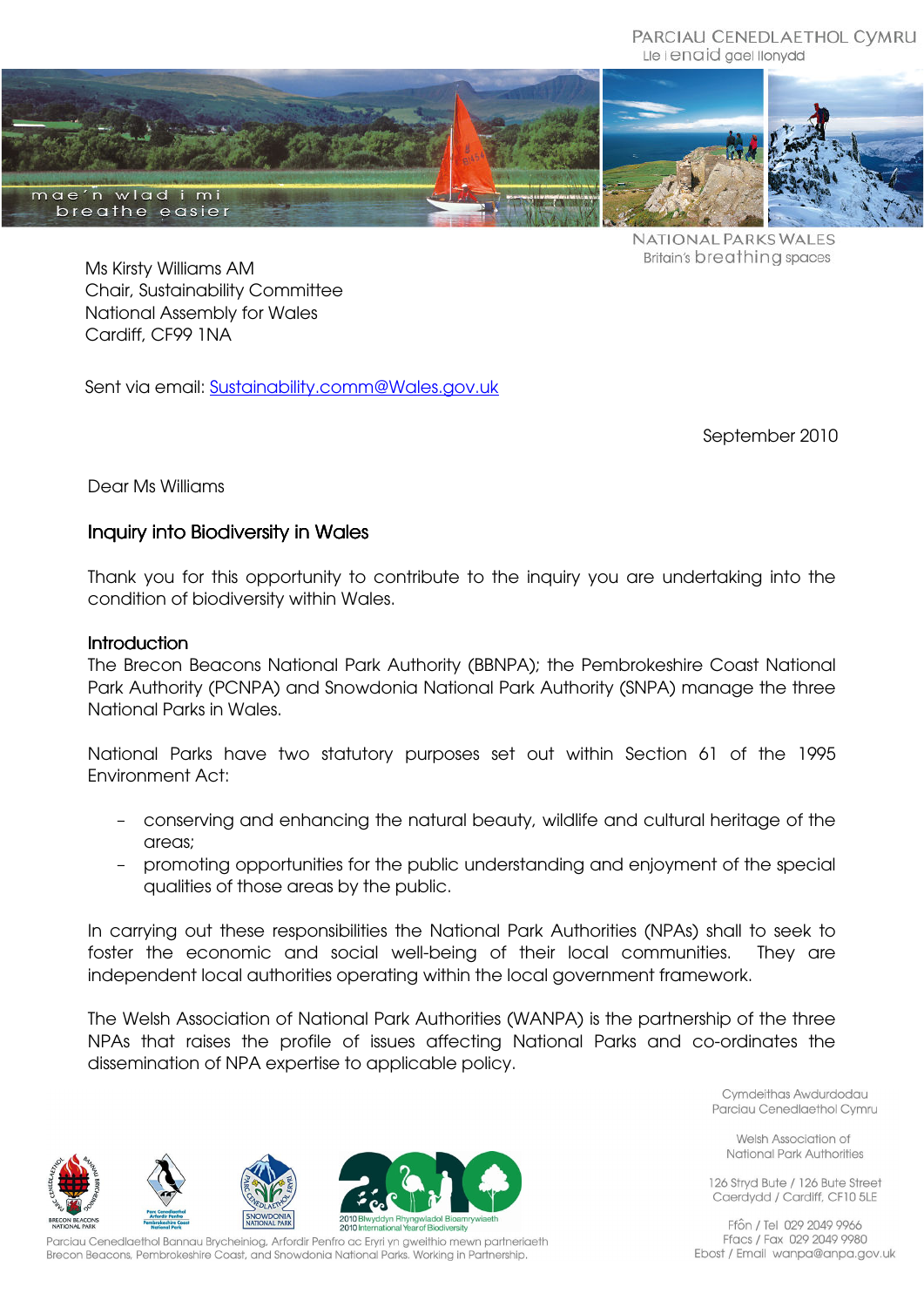In 2008 WANPA responded to an inquiry undertaken by the UK Parliament's Environmental Audit Committee which you will find at the rear of this response. Please note that that response has formed the basis of our response to the Sustainability Committee. This is a not too positive indication of the level of progress made over the intervening 24 months.

#### Response to the Sustainability Committee's Questions

## What delivery mechanisms were in place to achieve the 2010 targets? Why did these fail to deliver?

There were very few mechanisms to help Wales meet the 2010 Biodiversity targets, and those that did exist focused too narrowly on specific sites, species or features to make any meaningful impact.

At a national-level delivery mechanisms lacked any strategic coherence. There was no Ecosystem Approach Action Plan, although one or two areas within Wales (eg. The National Parks – covering 20% of Wales) are hoping to develop their own in the absence of any Wales-wide Strategy and Action Plan. In the meantime, Britain as a whole remains very poor at ecosystem management. The tendency has been to focus upon sites and site features and not on the ecological processes (ecosystem/landscape services) that support the biodiversity infrastructure. Paradoxically, elements of the conservation profession have used designated sites as political weapons to demonstrate how well or poorly Britain is doing. These sites are at best genetic reservoirs; at worst, there are too few of them and they are in the wrong place to make any significant contribution to ecosystem management.

Where policies and Plans do exist, such as the UK Biodiversity Action Plan (BAP), they are ineffective since it is inefficient and process driven. The plan has not galvanised enough significant action amongst those who would not be working for biodiversity anyway, it has failed to change working culture and practices, and it does not have sufficient political weight to significantly affect other national policies. At best the UK BAP can only deliver mitigation and small improvements because it does not have sovereignty over the plans and policy programmes that represent the major threats to biodiversity.

We fear that devolved administrations in the UK have contributed to the general perception of a fragmented and incoherent approach to the formulation of policy and its implementation (this is particularly a problem in the marine environment – we hope the Marine Act will resolve this fragmentation). Within Wales there has been a lag whilst the Wales Biodiversity Partnership has found its feet, but it is now in good shape and making useful decisions.

The NERC Act 2006 "Biodiversity Duty on Public Bodies" is very welcome but is far too weak as it only requires public bodies to "have regard for biodiversity". Even if this duty were implemented robustly, it would not address the key factors affecting biodiversity and causing the major declines in species populations and degradation of habitats (i.e, modern farming practices and their impacts on biodiversity in the wider countryside).

At a local level we note that some progress is being made. The Welsh Assembly Government's requirement for every local authority to field a Biodiversity Champion,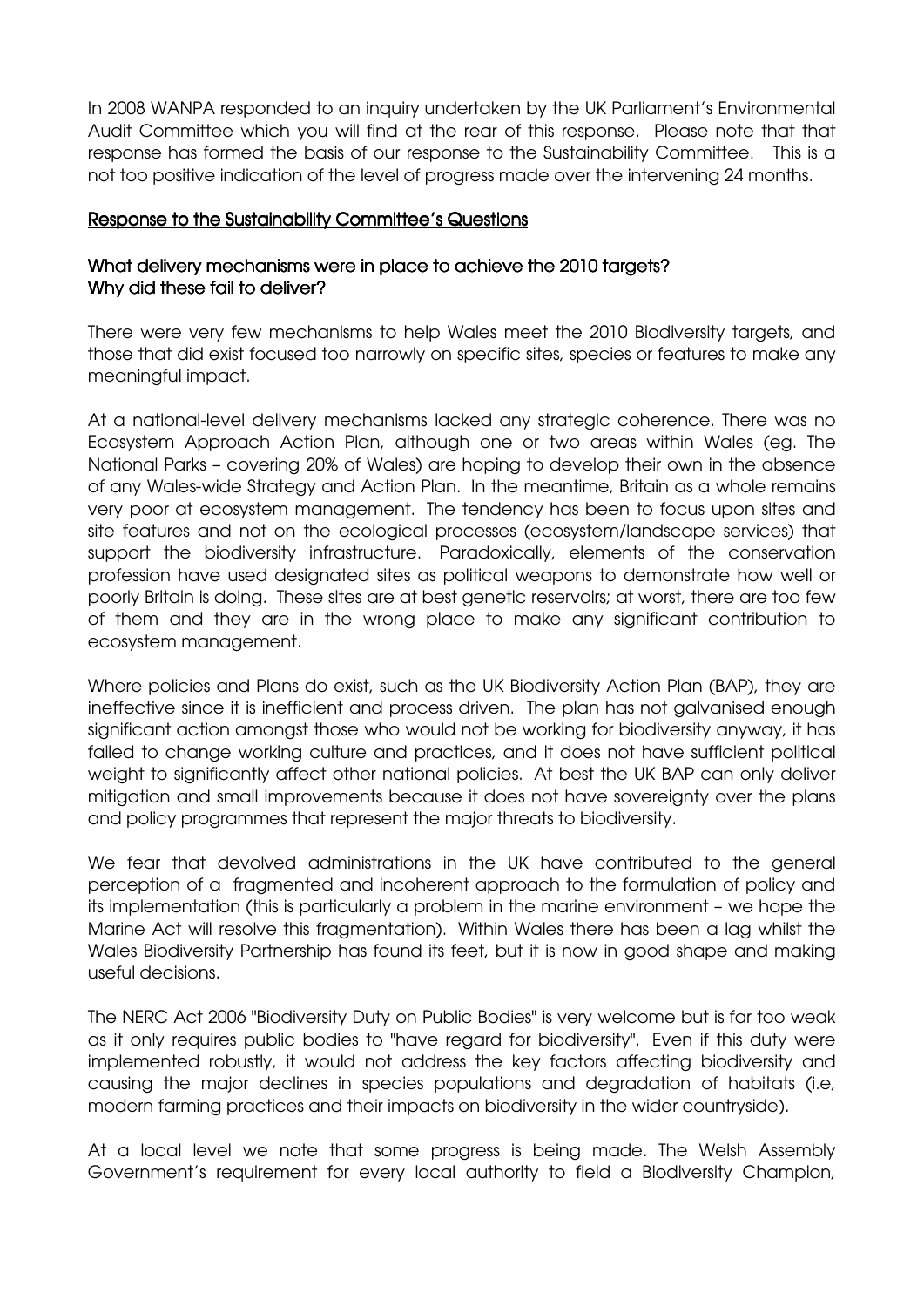ideally at Member level is commendable, but we fear it has not run for long enough to have any real impact. The Welsh NPAs have led Wales in appointing Member Biodiversity Champions. Through the BBNPA, biodiversity member champion training has been provided to all south Wales LPAs and will be provided to all north Wales LPAs during 2010.

The Wales Biodiversity Partnership has the potential to help achieve good biodiversity outcomes, for example through the establishment of national habitat groups and the influence that these will now have on LBAP outcomes. This might not be the outcome however where LBAP officers are still on fixed or short term contracts rather than permanent contracts.

The four local records centres Cofnod (North Wales), WWBIC (West Wales), BIS (Powys and BBNP) and SEWBREC (South-East Wales), provide Wales with total geographic coverage for biodiversity data management. Yet this service is not widely understood or used by departments within the Welsh Assembly Government, with notable exceptions such as trunk road agencies.

As far as practical conservation measures are concerned the biodiversity monitoring and reporting process is still heavily reliant on volunteers with appropriate skills and knowledge. This is a dwindling resource and could negatively impact on our ability to monitor and assess progress. There are also insufficient resources available for professional staff to monitor biodiversity and report on progress, particularly for habitats and species in the wider countryside and outside protected sites. Organisations such as NATUR (The Welsh Institute of Countryside and Conservation Management) are looking at ways to address this issue. Natur is a not-for-profit company limited by guarantee. It is the professional institute for countryside and conservation staff in Wales, covering land and sea. It is run by an elected board of directors and overseen by a Council that includes CCW, EAW, RSPB Cymru, National Trust Wales, FCW, LANTRA, the three NPAs and the Wildlife Trusts.

Across the UK, take up of the Biodiversity Action Reporting System (BARS) has been patchy, afflicted by an aversion to database management within the nature conservation movement. Within Wales, uptake is better, with training provided by BBNPA on behalf of the Wales Biodiversity Partnership to south Wales LBAP officers for example.

Living up to the outcomes that arise from regulatory assessment recommendations (HRA, SEA, SA) requires a wholesale change to the commitment and resources provided towards biodiversity surveillance and monitoring by the competent authorities. There should be an exacting requirement made on such authorities in fulfilment of NERC duty (see below).

The planning system can also play a role, and where it is relevant to the promotion of biodiversity we believe that there is significant room for improvement. The revision of TAN5 is useful but we suspect that its application is patchy. It also fails to provide sufficient clarity on how to apply the Habitats Regulations correctly. Generally, the tools are there in the planning system for integrating biodiversity mitigation, compensation and enhancement into new developments but there is not sufficient understanding of these tools or confidence in them to be used effectively. Planning Policy Wales probably asks far more of local planning authorities than they achieve for biodiversity. The modern challenges of continuing decline in biodiversity, mitigating and adapting to the effects of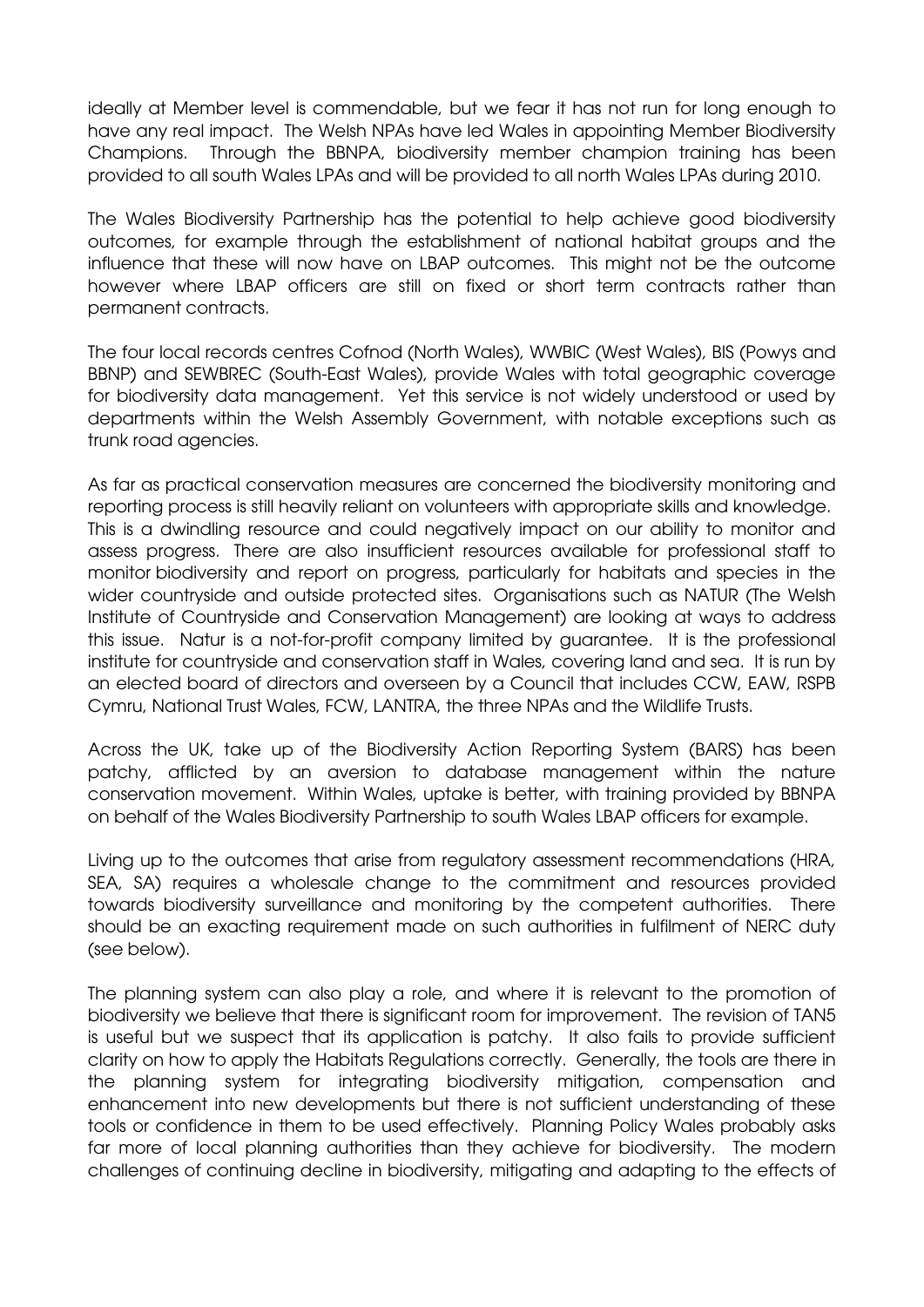climate change, and energy descent pathways all affect and are affected by the planning system. The NPAs seek to capture these different issues through the application validation process, for example by requiring sustainability assessments and ecological surveys prior to validation. Local development plans will also set the policy context by which these issues will be evaluated.

The Habitats Regulations implement the EC Habitats Directive. In Wales and the UK the implementation of Article 6 (designation of SACs) has taken place at the expense of Article 10 (conservation of biodiversity in the wider countryside). This shortcoming is recognised in the Natural Environment Framework now being developed by the Minister for Environment, Sustainability and Housing.

## Is the current approach to dealing with climate change mitigation and adaptation in Wales sufficiently integrated with policies for biodiversity?

Climate change, including abrupt climate change, is of course not new; this time contemporary climate change is accompanied by many other human pressures on the environment. The cumulative effect of these pressures reduces the number of options available for natural adaptation precisely when they are required. The 'chronic' (i.e. long term and widespread) impact of climate change makes it even more important to tackle the 'acute' problems (i.e. those that are clear and present). These range from habitat fragmentation to energy-hungry food production to fuel poverty. Climate change adaptation and the promotion of biodiversity will be best served by adopting an holistic, ecosystem approach to the problem. Addressing these interacting symptoms in such a way will put huge pressure on the finite resources of public bodies such as the NPAs,.

Adopting an ecosystem approach to biodiversity conservation and landscape management, as opposed to the current site and species-specific approaches will require new skill sets and additional resources. This may take a generation to achieve (and National Parks are suited to this kind of timeframe) but closer, unified working relationships between the statutory agencies; local authorities; NPAs, and the research institutes such as universities, would provide a cost-effective way of pooling limited resources whilst sharing skills. With the Welsh Institute of Countryside and Conservation Management in place, there is also the potential to provide a unifying, coherent career structure.

The combined effects of habitat fragmentation and climate change are two of the biggest problems facing wildlife. Patches of adequate habitat are becoming smaller and more isolated, threatening the resilience of local populations of species. Natural processes are disrupted and mobile species have great difficulty moving around the landscape. Climate change will accelerate these effects, as some populations may need to move to remain within tolerable climate ranges, or face local decline or extinction. Others might be able to remain in situ but are unable to do so since ecological quality is too low.

Additionally, the effects of declining fossil fuel supplies and the shift to alternative fuels and energy sources (the energy descent and transition), will affect our continuing ability to manage important habitats and ecosystems. Currently, management includes human intervention, usually in the form of petrol- or diesel-driven machinery, either by conservation organisations or more widely as part of daily farming practice. Declining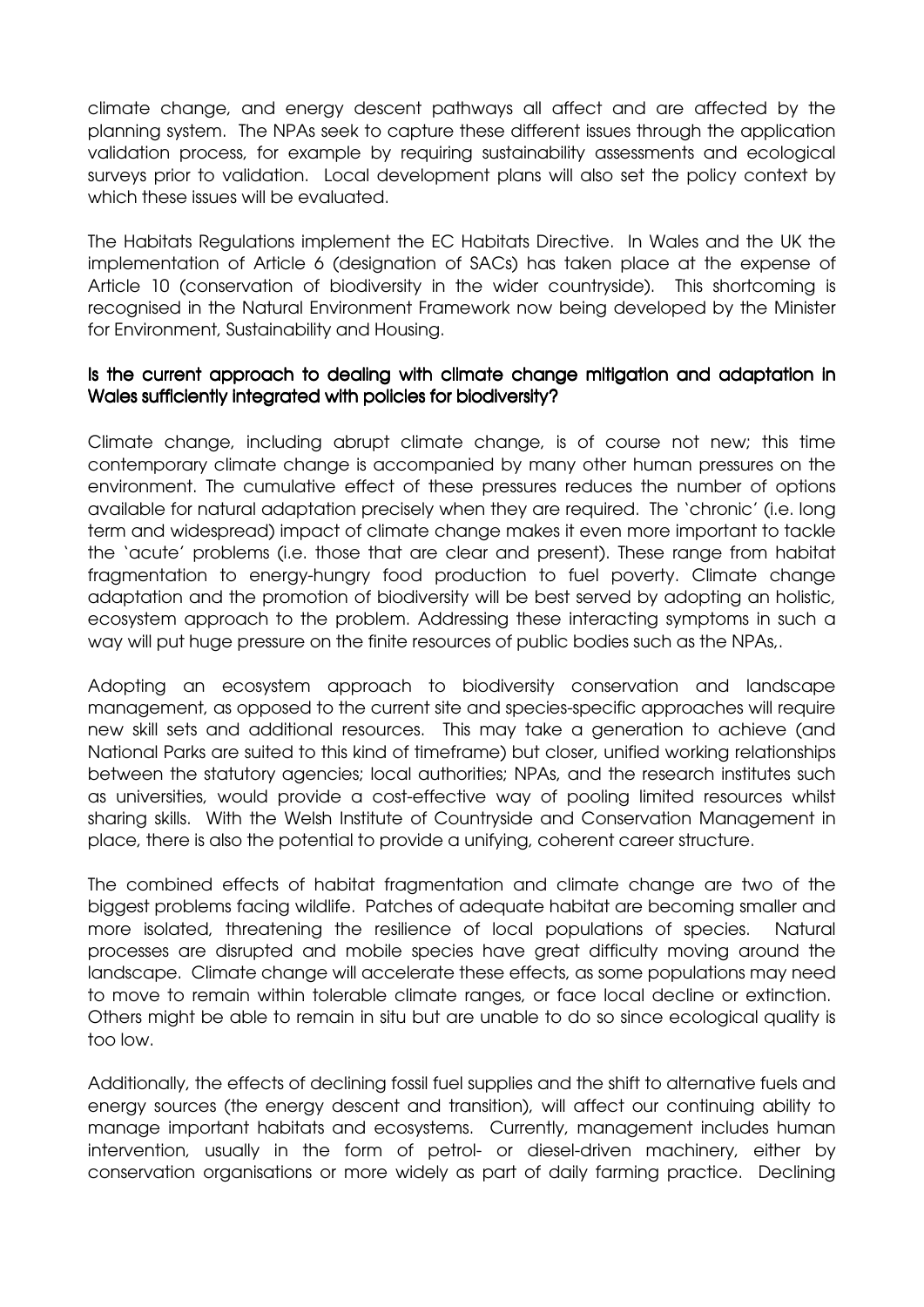fossil fuel supplies and/or increasing fuel costs will affect the cost-effectiveness of these methods. They will also affect the cost-effectiveness of farm businesses that remain heavily dependent upon machinery and hydrocarbon-based additives such as fertilisers and pesticides. The water shortages anticipated by the Environment Agency Wales as a consequence of the combined effects of climate change and continued levels of abstraction, will also affect farming and the condition and long term status of important wetland habitats. It is unclear what the outcome will be in the countryside from this 'perfect storm' of environmental, energy and economic change. On top of this is the current review of the LFA, further CAP review and uncertainty over the likely uptake of Glastir under these circumstances. The emergence of a Natural Environment Framework may prove to be very timely.

Under these circumstances, significant/rapid change in the landscape character of the Natonal Parks is probable; either from unchecked climate change and/or from measures deployed to offset climate change and fuel changes. However, measures deployed are more potentially reversible than natural responses to change. Relevant authorities will need to find ways of retaining landscape values and utility even as landscape character changes. This will require an understanding of those values (the European Landscape Convention is significant here) and an understanding of the scope and deployability of the mitigation and adaptation assets within those landscapes (e.g. by county councils or relevant agencies). This will require a dynamic interpretation of National Park purposes and a tolerance of new, emergent landscapes.

The Natural Environment Framework (NEF) being developed by WAG will focus on an ecosystem approach to spatial planning and landscape management in Wales, rather than on the ecosystem services provided per se. This will require a wholesale shift in emphasis and understanding on how landscapes work. Wales' biggest and most important natural resources are water, landscape, soil, biodiversity and people, underpinning all services provided. Valuing, conserving, restoring and enhancing the ecological functions within ecosystems require a very different psychological approach, less reliant on technological fixes and based upon a different language. This language will talk about what is required to maintain and enhance ecosystem function and how the human species can live within these limits, rather than the orthodox approach of seeing how much of a natural resource can be exploited before it is bust, whilst relying upon technology to fix things at an increasing cost. This introduces the concept of the ecological footprint in a fundamental way where the most cost-effective approach will also be the most ecologically beneficial or benign.

We therefore propose that the Government needs to be far more proactive in addressing biodiversity loss and climate change through a combination of:

- i) Ecosystem based agri-environment schemes which can also be extended to habitat targeting, and aimed at conservation of soils, water and carbon
- ii) Ecosystem-based public awareness and understanding initiatives, through the NEF.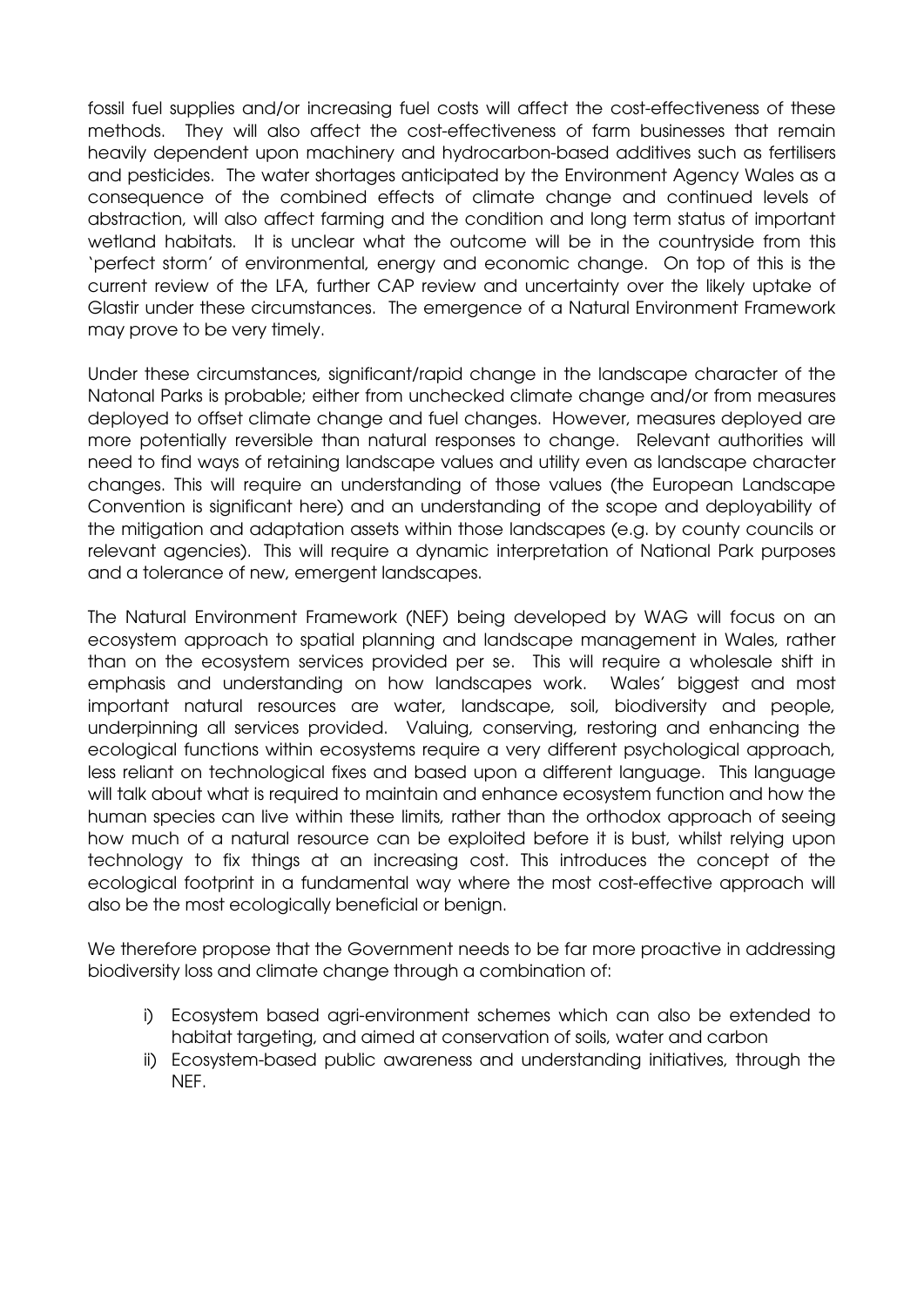## What examples of good practice are there elsewhere in the UK and internationally that Wales can learn from?

Evidence (particularly from the Netherlands) demonstrates that corridors don't work on their own. The wider countryside must provide the connectivity between individual protected areas. In that scenario we will have a functioning pastoral ecosystem. We must continue to conserve our remaining sites (ie what's left of our precious semi-natural resource) and to link them up as much as possible, and to create more semi-natural habitats.

The Moors for the Future Partnership, in the Peak District National Park, is a multi-disciplinary project that aims to restore large areas of degraded upland bog and moorland. (http://www.moorsforthefuture.org.uk/mftf/main/Home.htm)

The Peat Compendium provides a summary of peatland conservation and restoration projects underway in the UK (http://www.peatlands.org.uk/)

The LIFE Peatlands Project in Scotland has been running since the early 1990s, with repeated funding provided by the EU LIFE fund (http://www.lifepeatlandsproject.com/)

There are numerous whole-river restoration projects underway globally; a Google search of the words "river restoration project" will identify a sample of the best known. There are very few unadulterated, natural river systems in the world; there are few (if any) in Wales since our rivers are likely to be ecologically degraded; and subject to low flows, and therefore prone to more flash flood events than they would be if they were in good ecological status.

Yet Wales is almost entirely dependent upon rain-fed, surface water flows for its water supply, and parts of Wales will be short of water within the next 30 to 50 years for significant periods of the year. These might well be the same parts that are also more vulnerable to flash floods in future. The Pitt Review into the causes of the 2007 floods advised that England and Wales should work 'more with the grain of nature' in mitigating and preventing future floods. In short this means restoring wetlands in the uplands and lowlands, and expanding Wales' broadleaf woodland cover. The Rural Affairs Minister has recently announced Wales' intention to expand Wales' woodland cover by 100,000 hectares. The Welsh Assembly Government could also choose to make river and floodplain restoration projects a national priority for the foreseeable future.

The Hubbard Brook Ecosystem Study is probably the longest running whole watershed ecosystem study in the world (http://www.hubbardbrook.org/).

#### What are the implications of emerging international targets for 2020 and beyond?

This is a good question to ask during the International Year of Biodiversity. It is also a complex question to answer. The EU is developing a new biodiversity conservation strategy, so this will clearly have a direct bearing on government in Wales. The implications of the emerging targets are likely to include: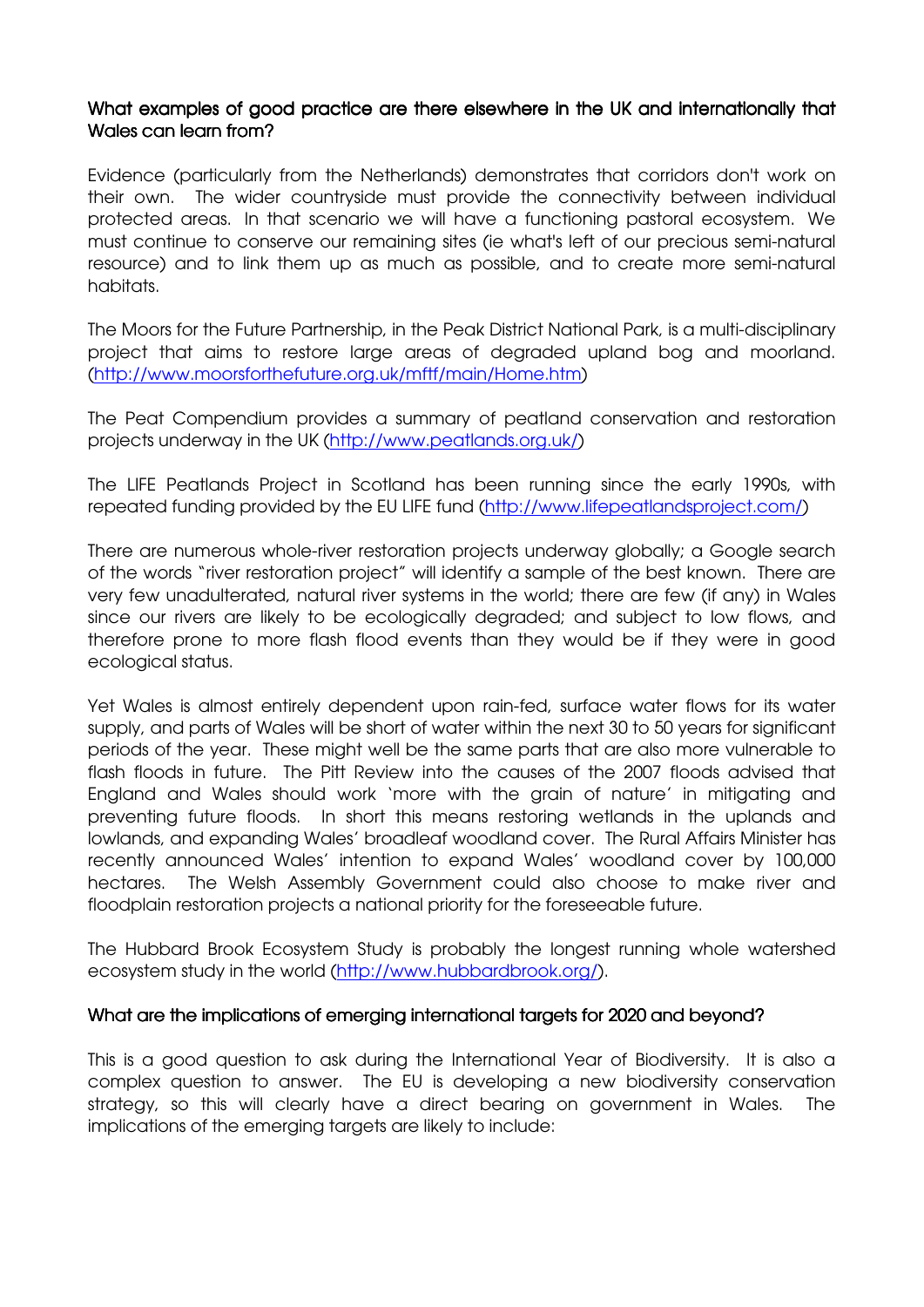- More importance must be placed on biodiversity conservation as an integral component of sustainable development
- Sustainable development requires us to live within our means; for biodiversity, this means that we must understand ecological carrying capacities
- To understand carrying capacities, we must understand ecosystems
- The Millennium Ecosystem Assessment, followed in the UK by the National Ecosystem Assessment, will give devolved administrations an approximate handle on what are the essential ecosystems to maintain life
- Understanding and evaluating ecosystem services will become synonymous with good governance.

The implications of how Wales responds to these targets might include:

- More investment in biodiversity conservation as an unashamed selling point for Wales, within the UK and beyond.
- Higher social and economic value given to biodiversity and natural resources; e.g., what about a biodiversity land evaluation scheme equivalent to the agricultural land evaluation scheme?
- Utilisation and development of emerging market mechanisms to value natural resources.
- Increasing opportunities to attract private sector investment into biodiversity, natural resource management and farming (linking to corporate environmental responsibility portfolios and responding with tax incentives to invest in natural resource management), supporting a more entrepreneurial approach to the previous subsidy-driven and agri-environment-supported industry.
- Increasing entrepreneurial opportunities for farmers and other land managers to undertake integrated land management rather than just food production
- Successors to Glastir that can encourage and support a more entrepreneurial approach to land management.
- Less cash available within the RDP owing to CAP review diverting more cash to other nations, requiring more entrepreneurship in farming and integrated land management in order to maintain incomes, attract inward investment and meet the demands of more environmentally-savvy consumers.
- LFA inclusive of high nature value farms.
- Ecosystem services are common currency, with their value measured in terms of the quality of the relevant ecosystem at a particular location (e.g., poor, fair, good, outstanding) and the 'quantity' of that ecosystem available
- Resilience and self-sufficiency within settlements is well established in response to energy descent demands; alternatively, too many people suffering real fuel poverty because the transition has not been achieved widely or deeply enough.
- A greener economy will require more environmental and ecological expertise; a real growth opportunity for Wales' employment market in a country where the environment is so integral to life and Wales' global image.
- Government response to the above co-ordinated through a Natural Environment Framework.

Once again, thank you for the opportunity to comment. This response was agreed between the relevant specialist officers within the three Welsh National Park Authorities;